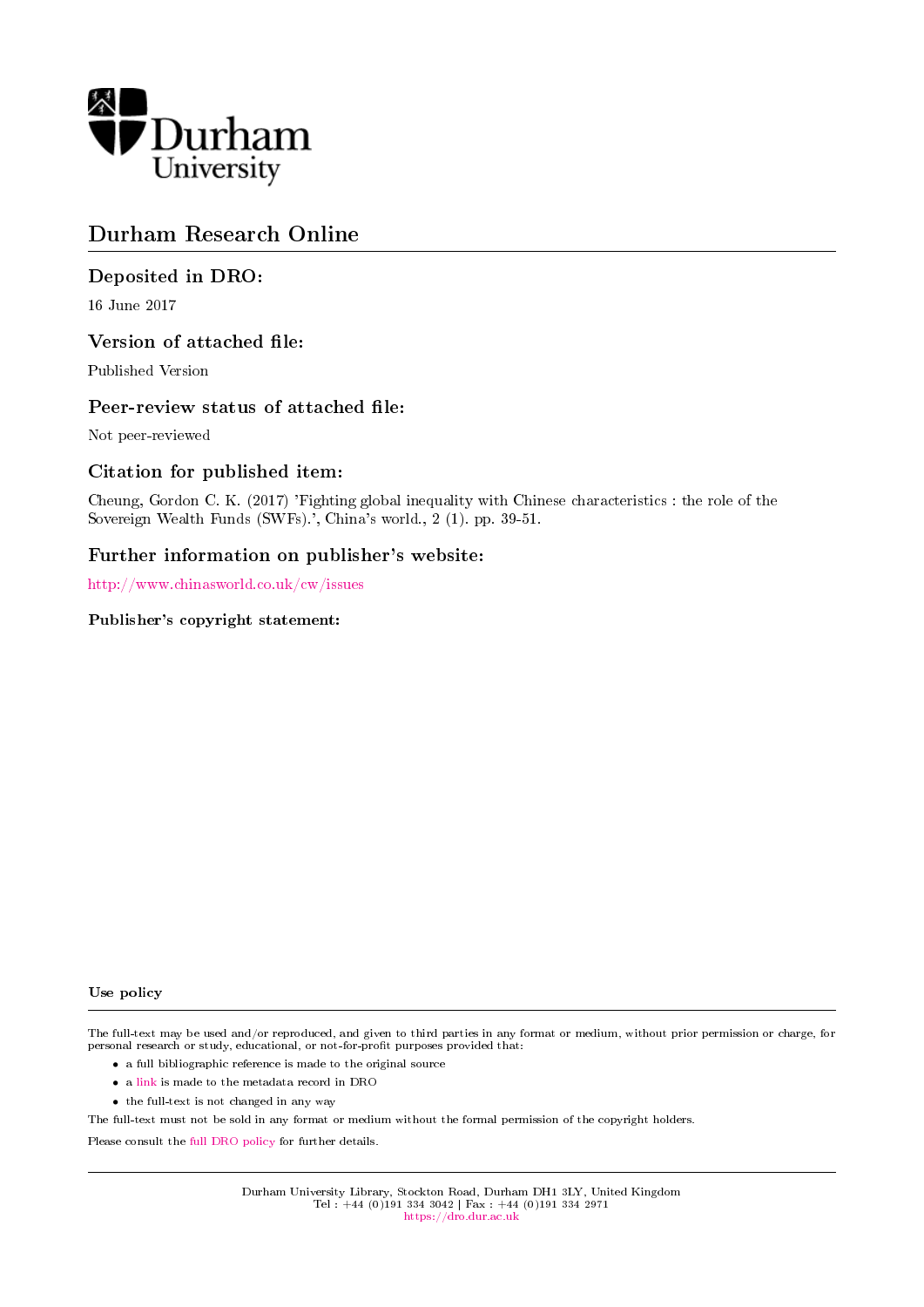# Fighting global inequality with Chinese characteristics: the role of the sovereign wealth funds (SWFs)

#### Gordon C. K. Cheung

#### **Abstract**

Global inequality is growing and the issue of tax havens for the super-rich has come to the fore, not least in China. This can be seen as a failure of globalisation. China could play a major role in reducing inequality and at the same time improving its global image through using its sovereign wealth funds to invest in infrastructure projects around the world.

An alarming report from Oxfam in January 2016 indicated that '62 people own as much as the poorest half of the world's

population' <sup>1</sup> Perhaps we don't know who they are. But one thing in common from the report is that they secure and have been increasing their wealth through investment, dividends and most importantly through tax havens---Cayman Islands, British Virgin Islands, Hong Kong, Singapore, etc. The super rich are understandably from across the globe in either developed or developing countries. Yet, in Nicholas Shaxson's book. Treasure Island: Tax Havens and The Men Who Stole the World, he pointed out that 'US corporations and wealthy individuals prefer Panama and the Caribbean havens, wealthy Chinese use Hong Kong, Singapore and Macau'.<sup>2</sup> Although Macau may need to stretch a lot when we talk about global finance, Hong Kong and Singapore are by all means competitors as international financial centres in East Asia. Hong Kong helped those largest state-owned banks in China with

62 people own as much as the poorest half of the world's population.

their initial public offerings (IPOs) in the middle of 2000s and Singapore currently helps manage a good portion of the private

wealth of the super rich.

In April 2016, the story of tax havens, the super rich and the global inequality culminated to another level through an alarming leak of more than 11 million files (the so-called Panama Papers) and emails from the world's fourth biggest offshore law firm--Mossack Fonseca--to the International Consortium of Investiga-

<sup>1</sup> Oxfam [www.oxfam.org.uk/mediacentre/press-releases/2016/01/62people-own-same-as-half-worldsays-oxfam-inequality-report-davosworld-economic-forum] (accessed 21 February 2016)

<sup>2</sup> Nicholas Shaxson, Treasure Islands: Tax Hayens and the Men Who Stole The World. (London: Vintage Books 2012), p. 25.

<sup>3</sup> The Guardian, 5 April 2016 [www. thequardian.com/news/2016/apr/03/ what-you-need-to-know-about-thepanama-papers] (accessed 14 April  $2016)$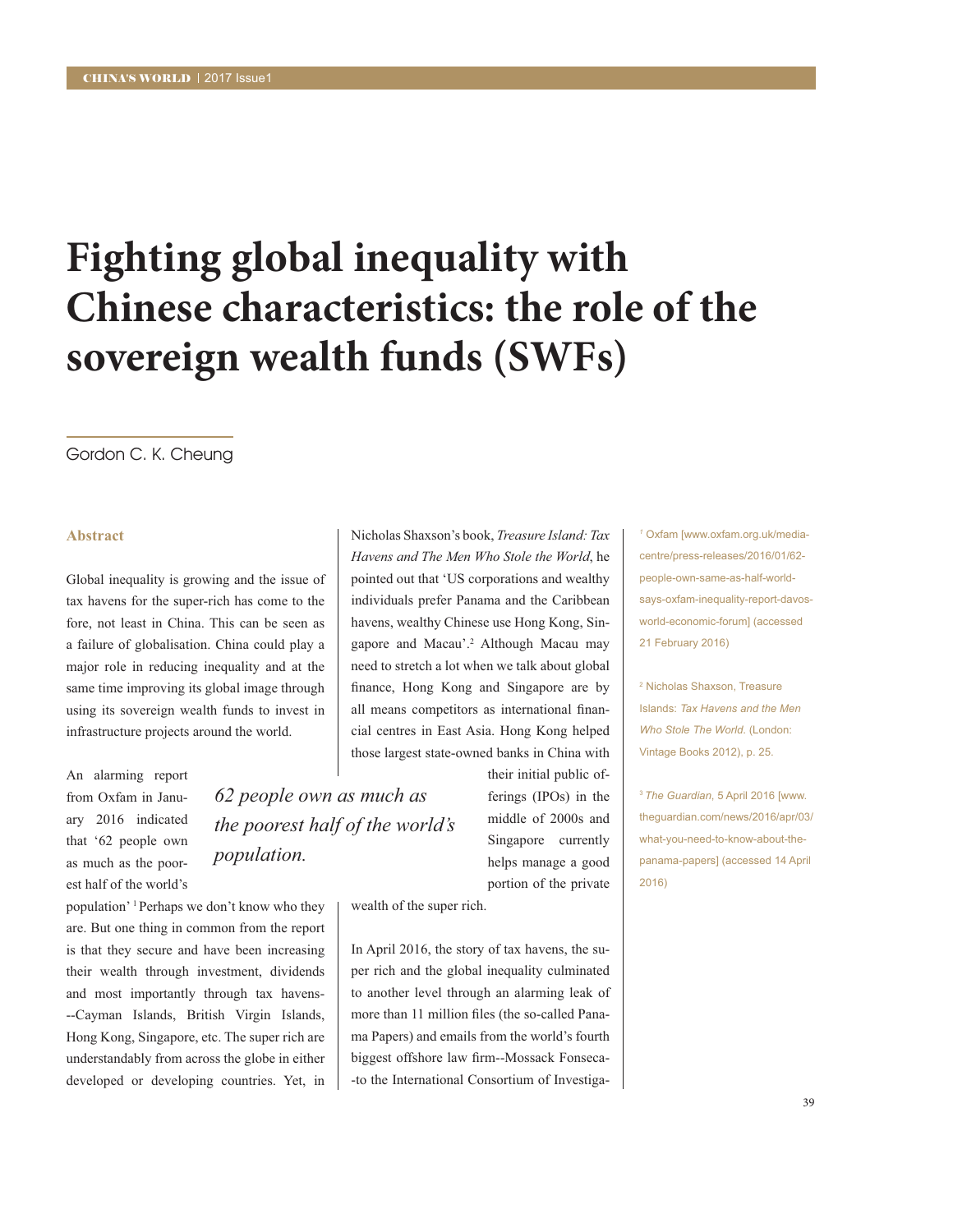





tive Journalists (ICIJ).3 The information from the Panama Papers revealed that, apart from the super rich, there were 12 national leaders and more than 143 politicians whose relatives had offshore accounts in the tax havens. It even revealed that the UK Prime Minister, David Cameron's father was a client of Mossack Fonseca, resulting in the PM later publishing information on tax returns, and lamenting with his own comment that 'I could have handled the tax row better'.4 Although tax havens can perform other financial roles such as 'intermediation services', the very nature of tax ha vens of allowing individuals or companies to minimize their tax responsibility is very hard to remove from the global radar in checking against global inequality and poverty.<sup>5</sup> The Panama Papers further substantiated the clear and present danger of the global inequality and again rightly signposted the powerlessness of individuals who are deprived from the global financial market.

The Oxfam report already demonstrated a close connection between global inequality and the use of tax havens for avoiding taxes by the super rich. Further studies on China and the relationship between the individual Chinese super rich (including members/relatives of the Chinese political leaders accused of having accounts from the aforementioned leak of the Panama Papers!) help paint a not-

*4* The *BBC*, 9 April 2016 [www.bbc. co.uk/news/uk-politics-36004856] (accessed 14 April 2016)

5 William Vlcek, 'From Road Town to Shanghai: Situating the Caribbean in Global Capital Flows to China' *The British Journal of Politics and International Relations* vol. 16, issue 3 (August 2014), pp. 534 and 541.

<sup>6</sup> In 2014, two leading universities in the US, the Pennsylvania State University and University of Chicago announced that they had closed down the Confucius Institutes because of the disagreement on Chinese government's control over the Confucius Institutes. *The Telegraph*, 1 October 2014 [www. telegraph.co.uk/news/worldnews/ northamerica/usa/11133921/ China-soft-power-set-back-as-USuniversities-shut-second-Confucius-Institute-in-a-week.html] (accessed 20 April 2016)

7 George Soros, *The Bubble of American Supremacy: Correcting the Misuse of American Power* (London: Phoenix 2004), p. 202.

so-glorious picture of the Chinese image in global finance, not to mention one that may pose a further challenge to the previous soft power projection of China through cultural and other educational means, such as the Confucius Institutes.<sup>6</sup> The accumulated total of huge private capital from individual Chinese with accounts in tax havens may help create a behemoth of capital nexus that is beyond any individual's control. At least, from the general public's points of view, the combination of such massive capital flows plus wealth from the super rich is hard to imagine or grasp from a personal level. People may also feel helpless in facing such 'financial leviathans' in terms of their fear of further dwindling of income/salary through the income gap or the inequality generated from the financial giant. Legendarily speaking, David could beat Goliath. However, in reality, such episodes rarely happen especially in facing such grave challenges from the global financial market and the accumulation of wealth by a select few. Even George Soros, a well-known hedge fund owner who was accused by Mahathir bin Mohamad, the former Prime Minister of Malaysia, of ruin ing his own country through the speculation in the 1997 Asian financial crisis, still cannot precisely anticipate the path of the financial markets.<sup>7</sup> For the global general public, individuals are very often at the mercy of global finance with a creed of globalization that can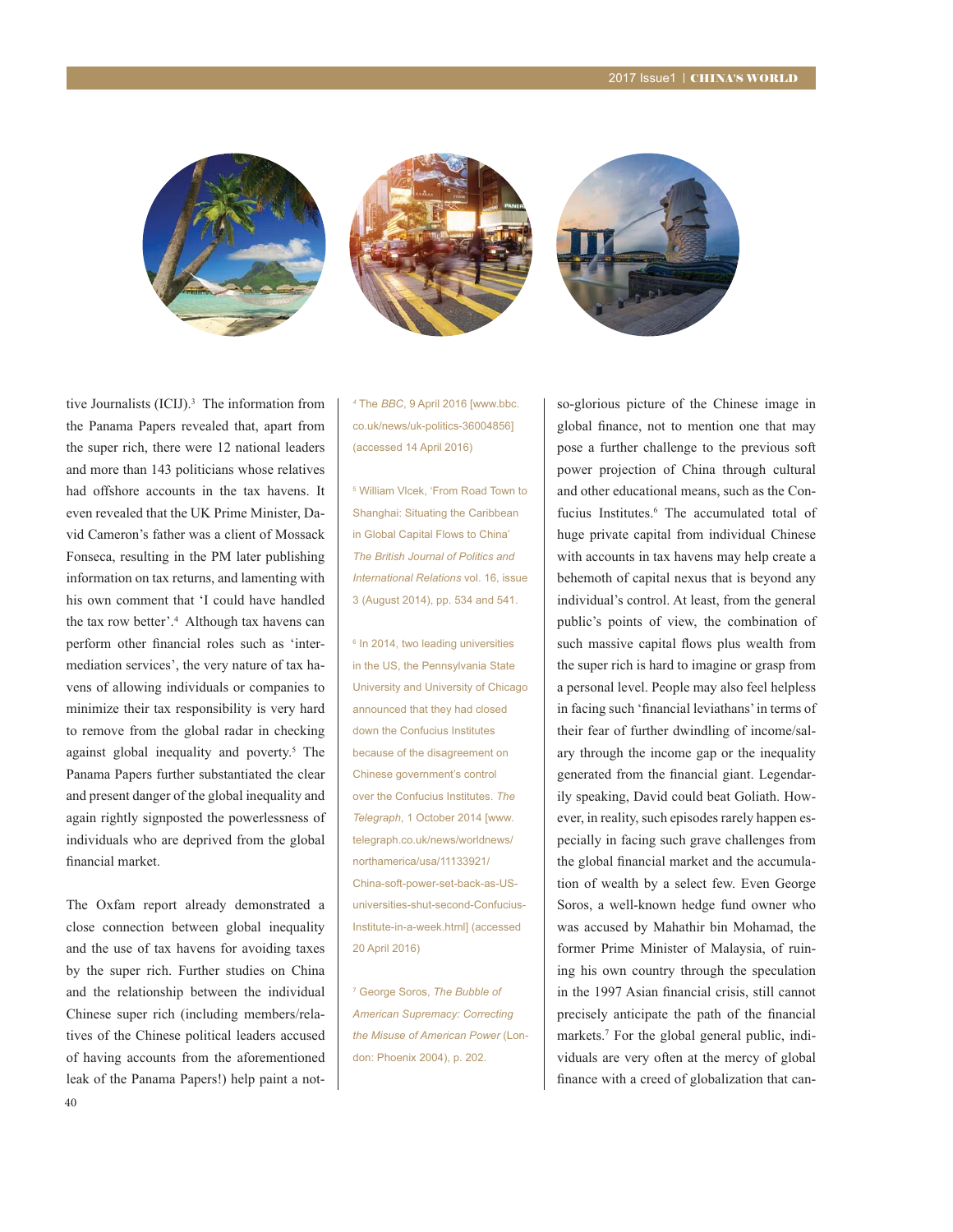not be counteracted single-handedly. We may need something equally big and mighty to help people fight against such a financial monster.

Not long ago, *Pacific Rim*, an American science fiction film was released in 2013. The story line was especially simple. Basically the world was attacked by a gigantic monster called *Kaijus* (strange beasts) emerging from the Pacific Ocean. Human beings were on the brink of being annihilated because they could not protect themselves from the huge monsters. Eventually, they created *Jaegers* (huge humanoid robots) to fight against the monsters. At last, the *Jaegers* won the war. Again, other than criticizing it as another tacky and so predictable Hollywood film, the lesson behind the film for the global finance is that when a



*Pacific Rim, American science fiction* film

colossal monster attacks, we need something equally big to counteract. The monster attack from the film is just for illustrative purpose. More importantly, the financial leviathan creating such humiliating global inequal ity depicted by the Oxfam report, and later substantiated through the Panama Papers, is categorically real. It is an assault on human dignity and people's economic well-being. We need something equally big to fight back and to prevent global inequality from slipping further into another abyss.

Imagine the financial leviathan is created between the super wealthy plus the additional power of the tax havens together with other investment arms through the global financial market. This suggests that the market (repre-

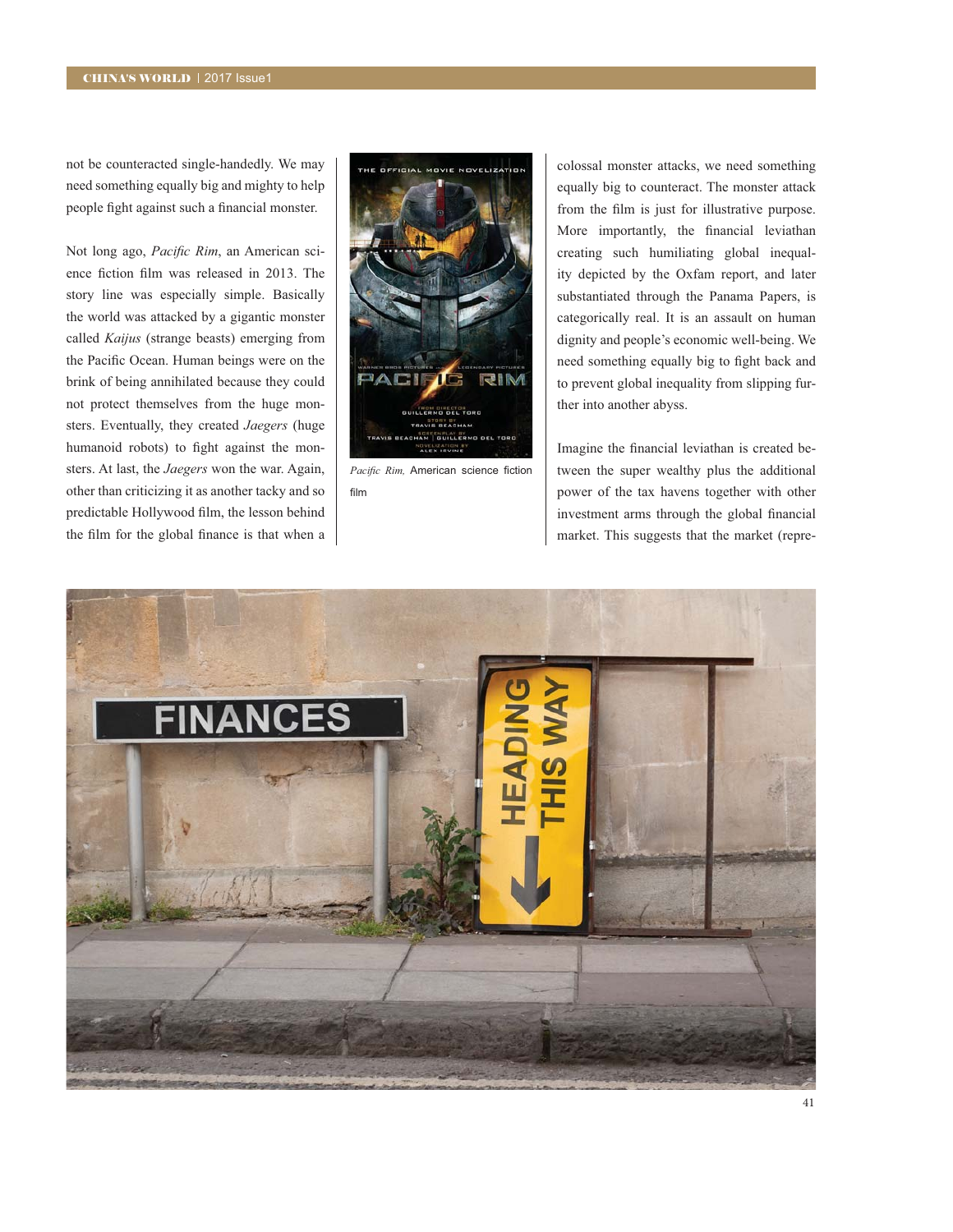*Bringing the state back in to the*  picture of global finance therefore *does help to prevent the global political economy from tilting too much toward the market.*

damental problems of the 2008-09 financial crisis in the US have been clearly depicted. The greed of the investment banks, the plight of the foreclosure home-owners due to the col lapse of the mortgage/housing market and the vulnerability of global finance were precisely captured. One of the latest aftermath effects of the crisis is that the student loan debt (due to substantial reduction of federal and state budgets) has gone over US\$ one trillion in the United States. The situation in the UK is nowhere better because of the charging of £9,000 for the undergraduate tuition fees amongst the UK and EU students.

sented by the super-charged global finance) is getting the upper hand, and the power of the state is being challenged. For those who studied globalization, we sometimes were told that nation-states have been subordinated to the globalization process and the triumph of world economic forces will be inevitable. In many cases, globalization means more than the information overload and the shrinking of distance. It can also mean the limitation of the states and the augmentation of market forces. For those hyper globalists, this is even an endgame of the nation states. Yet, bringing the state back in to the picture of global finance therefore does help to prevent the global political economy from tilting too much toward the market. In addition, given the plight of the global inequality amongst the rest, the con tinuous fight between the global market forces and the individuals (almost like un-armed foot soldiers) is no longer justifiable. Far from neoclassical economic theory's prediction of the trickling down of the economic benefits from the rich to the poor the current global market has more than failed. It has become predatory!

In a four-part documentary, Money, Power and Wall Street (by Frontline, PBS), the fun-

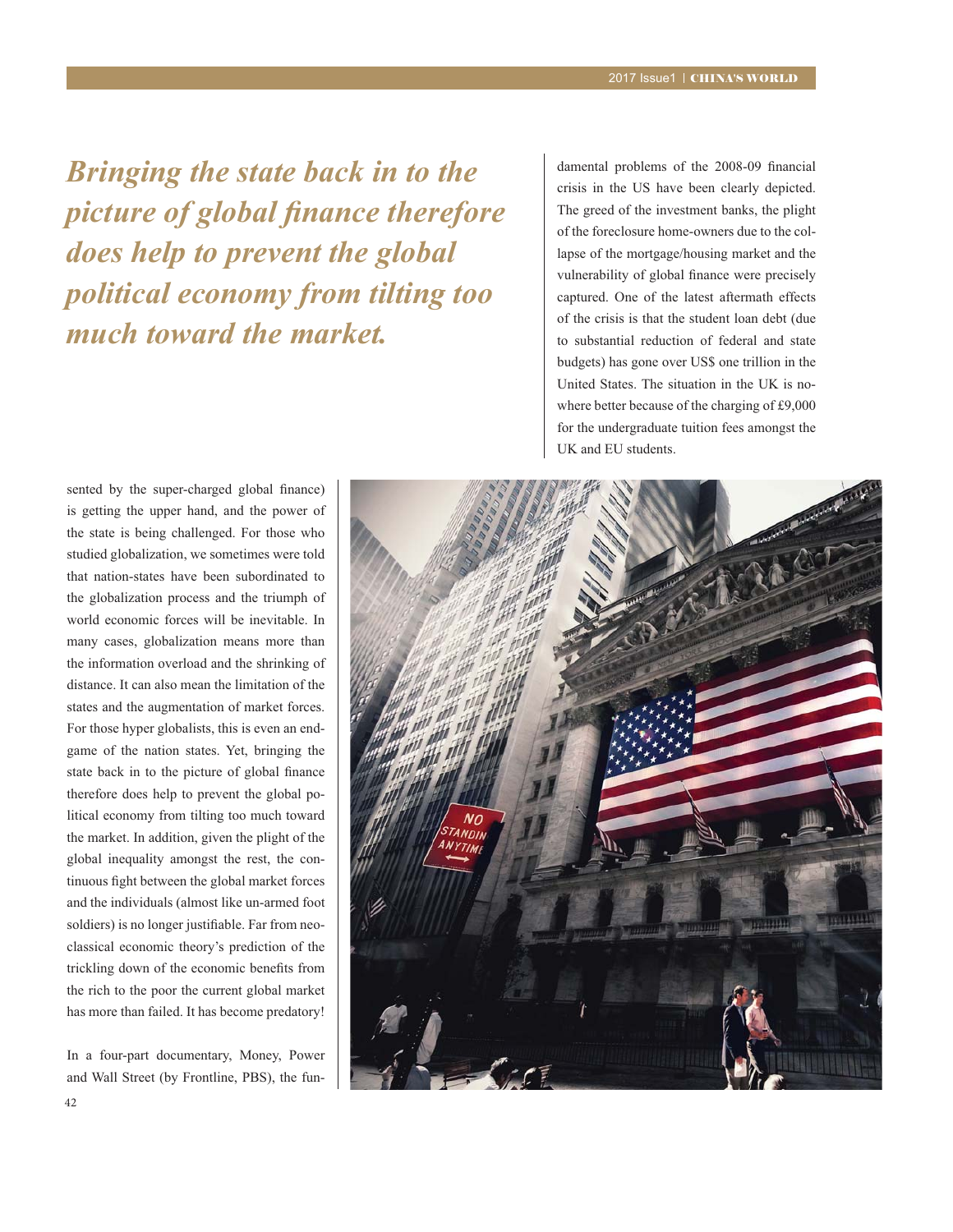Going back to the tax havens, for instance, to retrieve the tax from those companies or individuals already enjoying life in the tax ha vens is not especially workable because of the embedded legal protection amongst the tax havens. A study from *The Wall Street Journal*  of 60 big companies in the US found out they 'parked' more than US\$166 billion offshore in  $2012$ .<sup>8</sup> Given the far-reaching implication of the 2008-09 financial crisis and the dwindling of the federal and state budget in the US, losing tax revenues unavoidably prevents much welfare expenditure nor does it allow infrastructure to be maintained, not to mention





*<sup>8</sup> The Wall Street Journal*, 10 March 2013 [www.wsj.com/articles/SB10 001424127887324034804578348 131432634740] (accessed 14 April 2016).

<sup>9</sup> *Morning Star*, 19 March 2016 [www.morningstaronline.co.uk/ac96a-Building-a-Britain-that-worksfor-all#.VvWtrsrJ85s] (accessed 25 March 2016).

<sup>10</sup> *The Guardian*, 6 December 2012 [www.theguardian.com/business/2012/dec/06/starbucks-topay-10m-corporation-tax] (accessed 25 March 2016).

built. In facing the global financial monster, the contagious effect extended to the UK. The UK government was hugely embarrassed by the scandals from Google, Amazon and Starbucks over their accusation of avoiding tax, argued by Ken Livingstone, the former Mayor of London.<sup>9</sup> To public disbelief, in the case of Starbucks, the company finally made a deal with HM Revenue and Customs to voluntar ily pay  $£20$  million tax in 2013 and 2014 in the name of regaining the trust of the general public, but not because of any wrong-doing in terms of tax avoidance.<sup>10</sup> To show some mercy is no longer sarcasm. It appears to be the only hope in the current global finance when it comes to the hard-nosed business people in guarding their hard-earned money under the so-called market principle.

Therefore, can China play some role in reducing global inequality given her economic success and the tremendous foreign reserves that she has been generating over more than three decades of economic growth? If yes, in what ways and how? What about Chinese sovereign wealth funds (SWFs) that are controlled by the government? In particular, when we talk about China and the global flows of the FDI accu-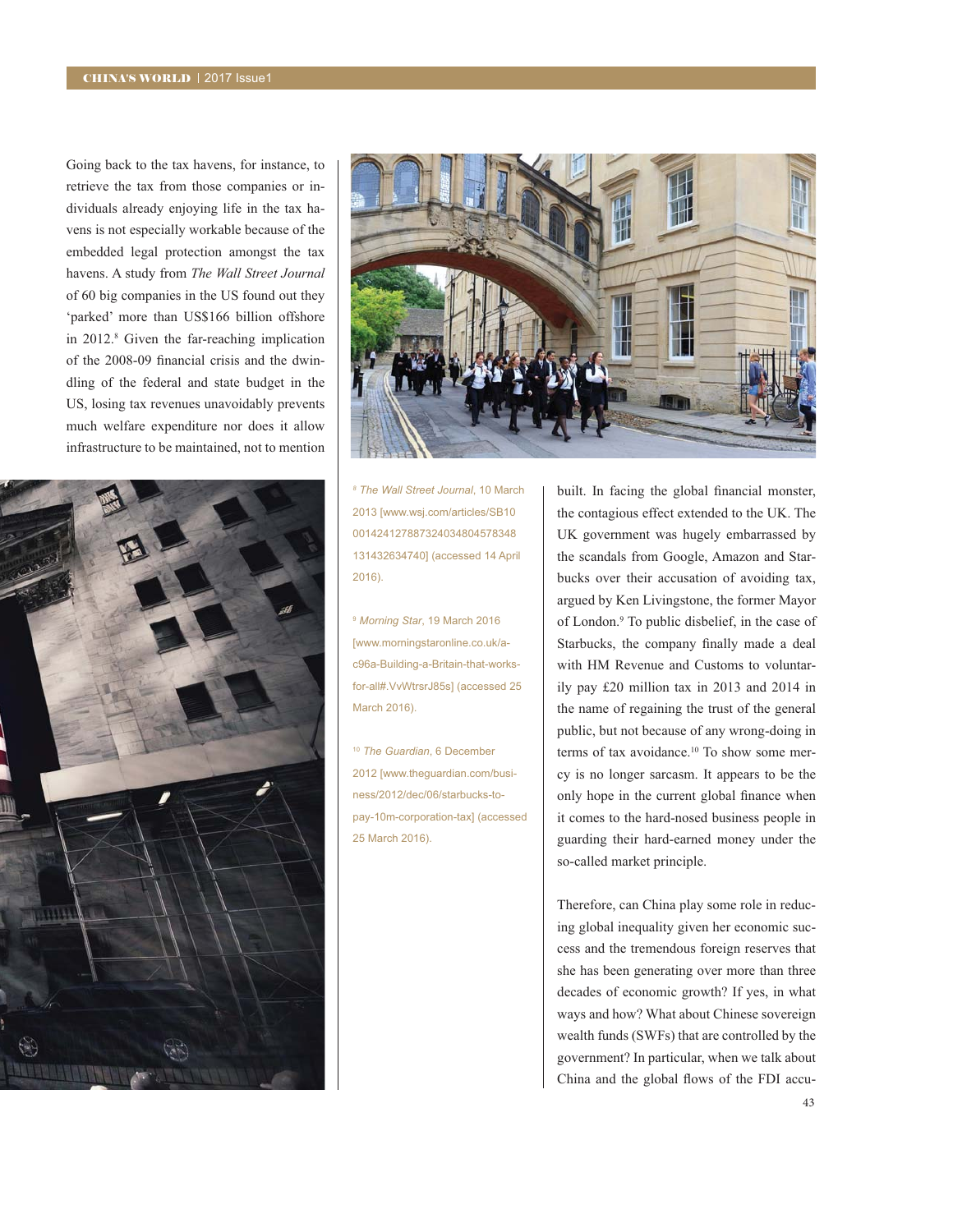mulating with the potential Chinese super rich, many of whom may have accounts in those tax havens, those financial arms from the Chinese government could, at least, be put to good use in order to turn the tide, and potentially further improve China's global image, with tangible improvement of the well being of the world economy. This is a win-win situation.

According to Eric Helleiner, an academic from the University of Waterloo, SWFs 'generally describes state-owned or state-controlled pools of capital that are actively invested, at least partially, outside the country.' <sup>11</sup> To categorise, most of the SWFs are commodity based, especially amongst the Arab oil producing countries such as Abu Dhabi, Algeria, Dubai, Kuwait, Libya, Qatar and Saudi Arabia. The biggest non-Arab oil exporters such as Norway and Russia also contribute a lot to the SWFs in the world economy. However, the SWFs in China are non-commodity based, which also means that they may reflect more accurately the comprehensive economic wellbeing of the Chinese economy.

If we should fight the global financial monster, the SWFs should have the financial power to fulfil the mission. The Sovereign Wealth Fund Institute (a global company studying sovereign wealth funds in the world) estimated that up to December 2015, the global SWFs had about US\$7 trillion assets in total. Amongst China's SWFs, the China Investment Corporation (CIC) and The State Administration of Foreign Exchange (SAFE) had US\$747 billion and US\$474 billion in June 2015, respectively.<sup>12</sup> In other words, potentially, the collective capital power held by this 'super-duet' is well over US\$1.2 trillion. Collectively, the capital power amongst the super-duet therefore is much greater than the majority of the individuals, mostly the general salary earners, workers,

<sup>11</sup> Eric Helleiner, 'The Geopolitics of Sovereign Wealth Funds: An Introduction' *Geographic*, Vol. 14 (2009), p. 30.

<sup>12</sup> [www.swfinstitute.org/sovereignwealth-fund-rankings/] (accessed 21 February 2016)

13 Victor Shih, 'Tools of Survival: Sovereign Wealth Funds in Singapore and China' *Geopolitcs 14(2)* (2009), p. 337 and CIC web site: [www.china-inv.cn/cicen/governance/governing\_bos.html#jlq] (accessed 4 February 2013)

teachers, nurses, even professionals, in fighting back the financial leviathan.

Of these two, the CIC is the biggest. Established in 2007, the Beijing based CIC re ports to China's State Council. Amongst the management team, the CIC is managed by a group of highly educated people specialised in economics or finance. Most of them studied overseas and also have hands on experience working for multinational corporations, investment banks, world organizations, etc.<sup>13</sup> For instance, in May 2008 (before Lehman Brothers collapsed), the CIC had 67 people in total. Amongst these people, 66 had advanced degrees, 47 had working experience overseas, 48 studied overseas, ten had overseas citizen ship. A year after the financial crisis (Decem-

*Can China play some role in reducing global inequality given her economic success and the tremendous foreign reserves that she has been generating?*

ber 2009), the total number working in the CIC increased to 246. Amongst them, 199 obtained advanced degrees, 115 worked overseas, 132 studied

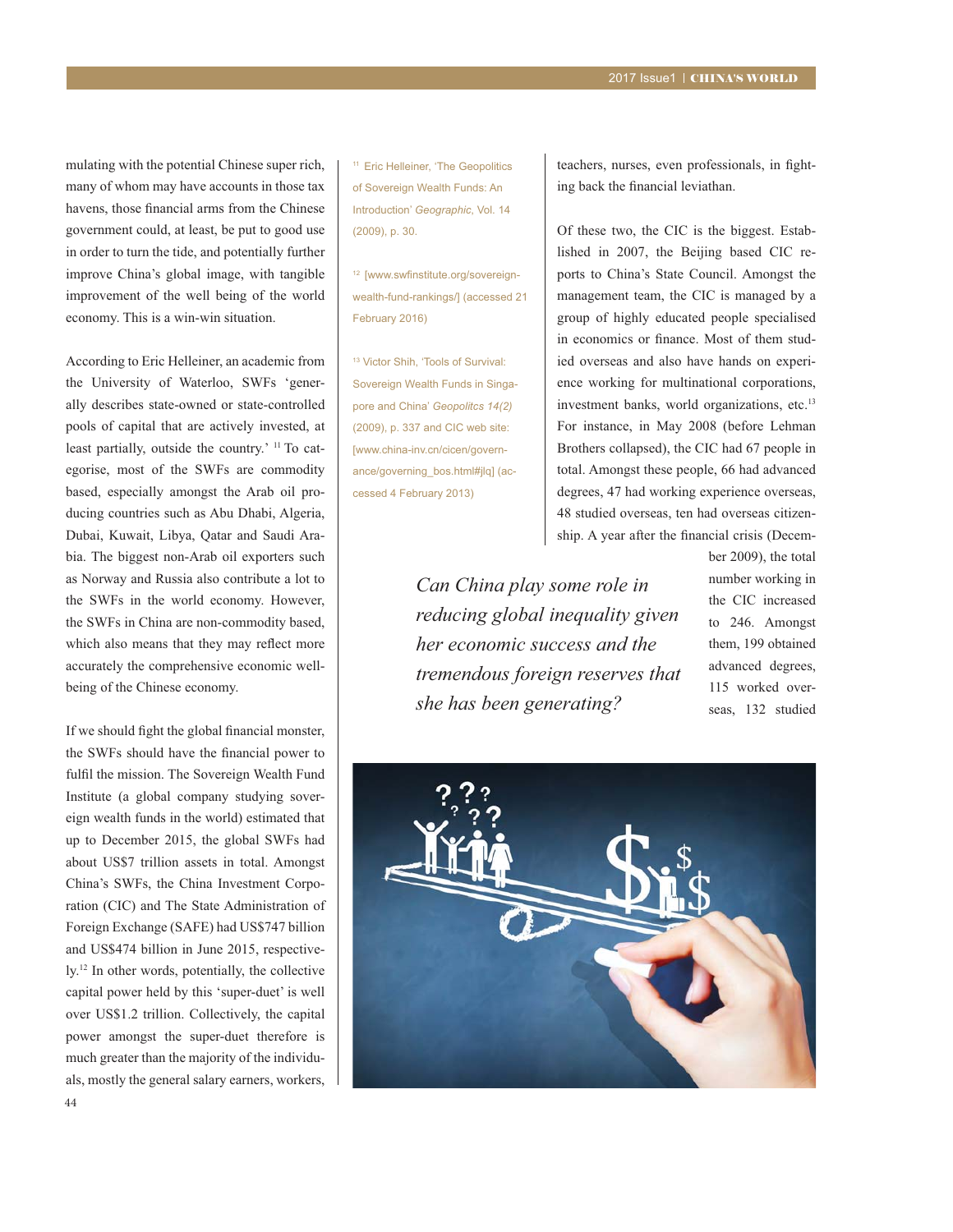

overseas and 31 people obtained overseas citizenship.<sup>14</sup> More recently, its sub-branch in Hong Kong recruited Professor Laurence Lau, the former Vice-Chancellor of the Chinese University of Hong Kong, to be their CEO.15 In other words, CIC is trying to build up a more robust structure by teaming up with business and financial experts--through their knowledge and previous administrative experiences--in managing the funding from the government for the investment and profit making purpose. On the other hand, the CIC also wants to demonstrate itself to be a learning platform about global finance through conjuring up and pulling knowledge from the global human resources markets.

14 Friedrich Wu, Christine Goh and Ruchi Hajela, 'China Investment Corporation's Post-Crisis Investment Strategies.' *World Economics 12(3)* (2011), p. 128.

15 CIC web site; www.china-inv.cn/ cicen/ (accessed 28 March 2016)

*<sup>16</sup>* Benjamin J. Cohen, 'Sovereign Wealth Funds and National Security: the Great Tradeoff' *International Affairs* Vol. 85, No.(2009), p. 715.

the willingness of the state-supported SWFs because of their size and the nature as gov ernment owned organizations? Not really! According to Benjamin J. Cohen, Louis G. Lancaster Professor of International Political Economy at the University of California, Santa Barbara, basically, SWFs work to manage part of the foreign exchange. First, the SWFs are owned by the state. They do not have a lot of liabilities and governments will put these funds under a separate management to distinguish them from the reserves of the central bank.16 Also, Jonathan Kirshner, after studying the SWFs closely, believes that the SWFs are fine. He contended that, 'SWFs are not now, nor are they likely to become, consequential in and of themselves for questions of national security. Even linking SWFs with "high poli-

But, should we be scared of the capability or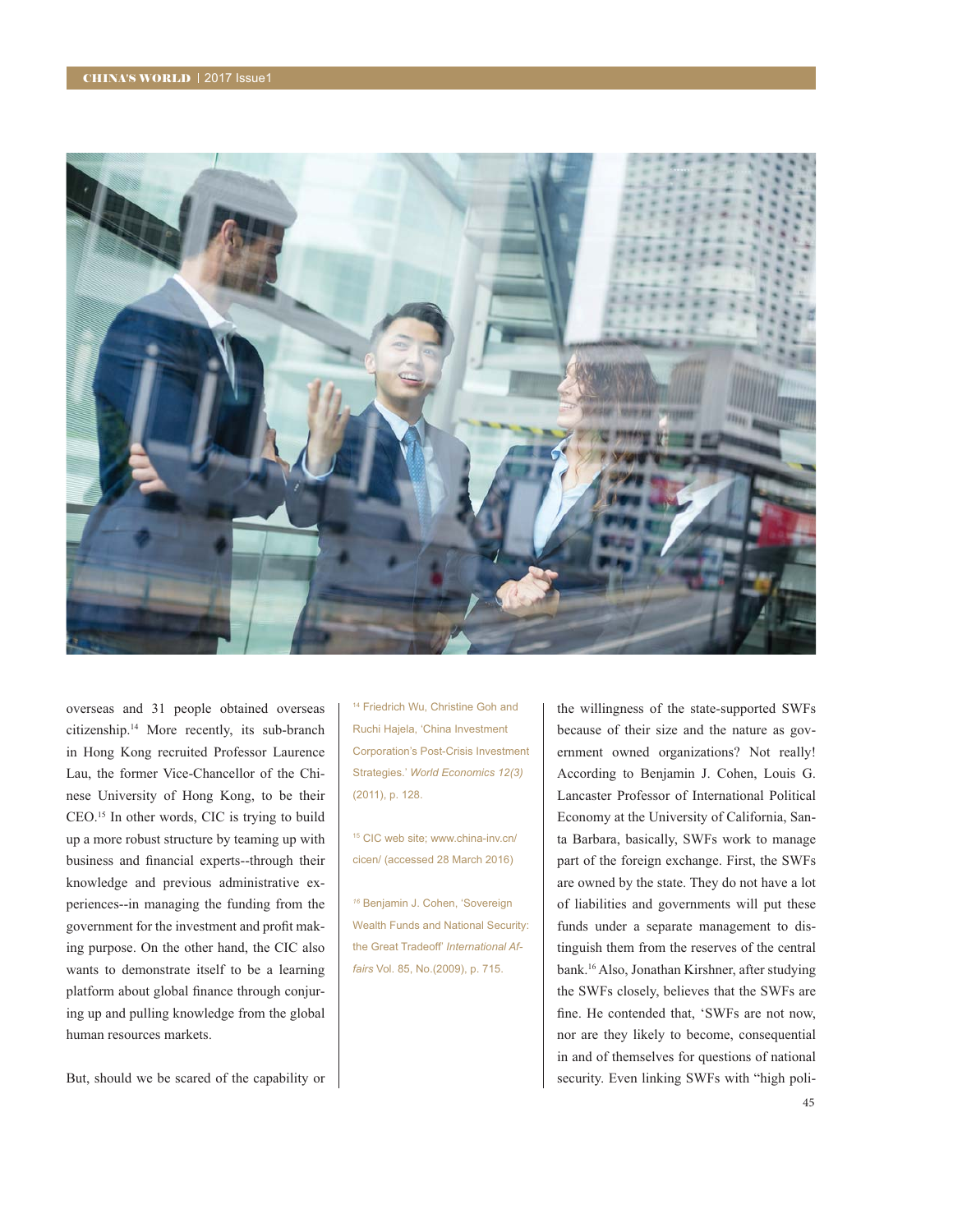

tics"... SWFs are intervening variables – manifestations of other pathologies, rather than the root cause of the potential trouble.'<sup>17</sup> Yet, something theoretically plausible does not mean that the Chinese government will move to come to the aid of global inequality. What possibly will be the incentives for Chinese government to provide money for the SWFs in dealing with the global inequality?

Bringing the Chinese SWFs back to the global economy dialogue suggests a global transformation through social re-engineering and China has not been a stranger to social transformation in her own history.<sup>18</sup> The World Bank praised China not just for her remarkable economic performance but also in fighting poverty, resulting in lifting more than 500 million people out of poverty from 1981 to 17 Jonathan, Kirshner, 'Sovereign Wealth Funds and National Security: The Dog that Will Refuse to Bark' *Geopolitics, 14:2* (2009), p. 306.

18 Theda Skocpol, *States and Social Revolutions* (Cambridge: Cambridge University Press, 1979).

<sup>19</sup> *World Bank Overview*, 18 September 2015 [http://www.worldbank. org/en/country/china/overview] (accessed 25 March 2016).

2004.<sup>19</sup> The successful experience, knowhow and practices can be put into an international context through the SWFs to help developing as well as developed countries fight against global inequality. In other words, Chinese SWFs should do the job precisely because the government-backed SWFs should chal lenge the 'malfunctioning', if not the 'market failure' of the global financial market, which was clearly indicated in the 2008-09 global financial crisis and more recently in the global inequality gap.

The next question obviously should be where to invest? In theory, the scope should be limitless, yet, in practice, the state-nature of the funding should not be interfering with the global market because the global market is in trouble, and you don't want the state to be seen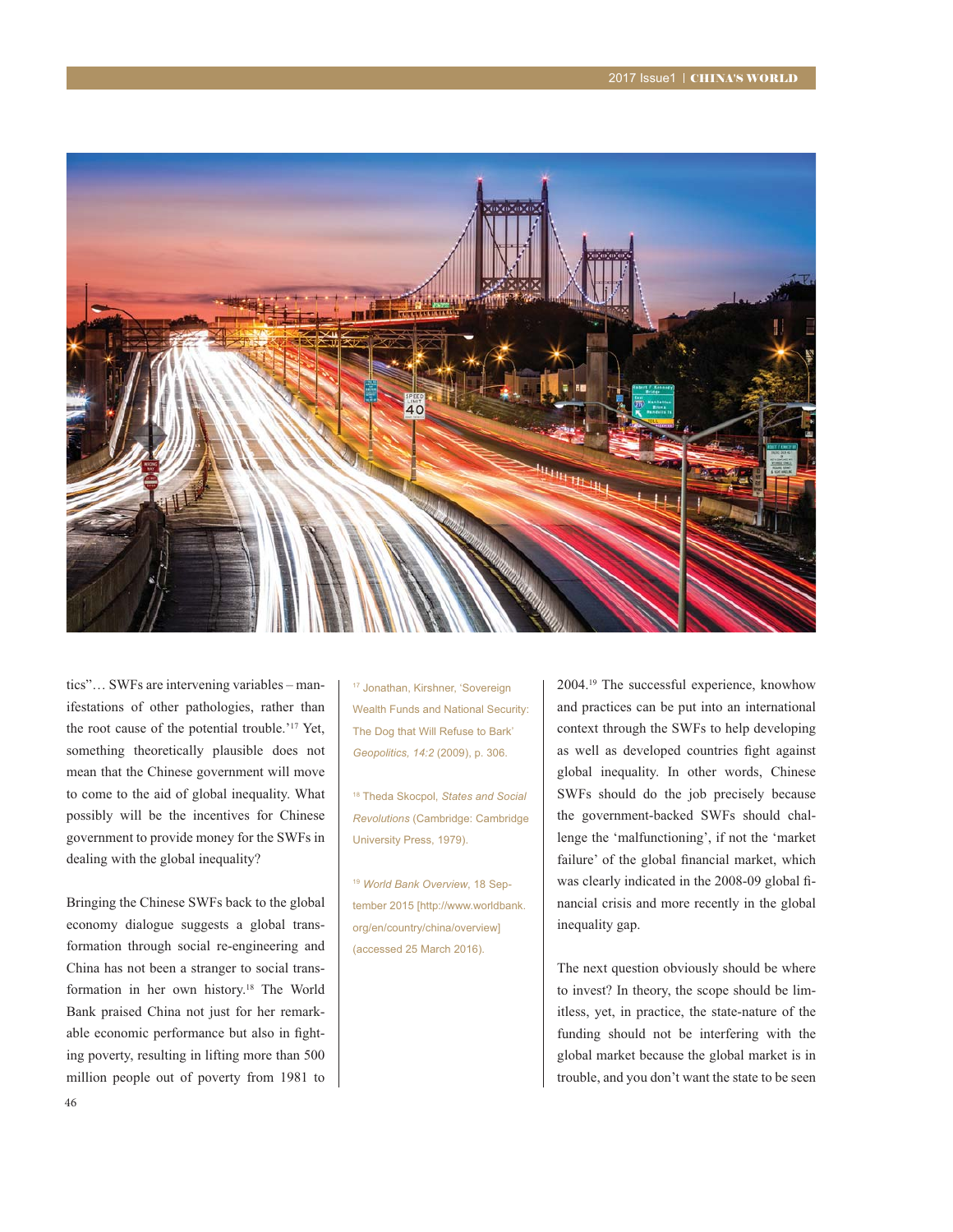further to fish in the troubled waters! Nevertheless, many inequality reduction projects such as good infrastructures will certainly be excluded from the market principles because of their public goods nature. As we have already mentioned, the more the big companies 'parked' their revenues offshore, the less the government (US and UK are just two obvious cases) can do to retrieve the tax, leading either to resort to increasing borrowing or to cut the budget on day-to-day expenditures, where infrastructure is a clear target because of the huge investment input and the slow in return. Even the Brookings Institute, the largest think tank in the world, praised Last Week Tonight (one of the most popular talk shows in the US, hosted by a British comedian, John Oliver, focusing on crucial political, international affairs and social issues) in drawing attention to the crumbling of the US infrastructure in their 2015 article.<sup>20</sup> The US faces a critical stage of potential infrastructure apocalypse because, even if it was sufficiently motivated, the Federal government lacks the necessary cash to resolve the problems, given that the US economy has still not fully recovered from the global financial crisis in 2008-09.

Nevertheless, why are the Chinese SWFs interested in infrastructure in the West? The Chinese government is interested in African resources, oil from the Middle East and raw materials from Latin America. Therefore, these developing regions are highly visible and attracted lots of Chinese investment. Yet, infrastructure in the West proved to be able to generate different things to the Chinese government. In a *Financial Times* article written by Lou Jiwei, then Chief Executive Officer of the CIC, he reiterated China's interest in building a partnership with China's investment and the local private sectors in those infrastructure projects.<sup>21</sup> He also noted: 'Tra-

*The Chinese government is interested in African resources, oil from the Middle East and raw materials from Latin America.*

20 Brookings Institute, 2 March 2015, [http://www.brookings.edu/blogs/ the-avenue/posts/2015/03/06-americas-infrastructure-woes-puentes] (accessed 26 March 2016)

<sup>21</sup> *Financial Times*, 27 November 2011 [http://www.ft.com/cms/s/0/ e3c5aacc-18ed-11e1-92d8- 00144feabdc0.html#axzz441eje8Ny] (accessed 26 March 2016)

 $22$  Ibid.

<sup>23</sup> *South China Morning Post*, 17 December 2012, p. B3.

<sup>24</sup> Jonanthan Fenby, 'There is a fine line between courting and kowtowing' *Financial Times*, 19-20 October 2013, p. 13.

25 Joshua Kurlantzick, *Charm Offensive: How China's Soft Power is Transforming the World* (New Haven: Yale University Press 2007) ditionally, Chinese involvement in overseas infrastructure projects has been as a contractor only. Now, Chinese investors also see a need to invest in, develop and operate projects. In a sign of this determination, the China Invest ment Corporation, the sovereign wealth fund, is now keen to team up with fund managers or participate in public-private-partnerships (PPP) in the UK infrastructure sector as an equity investor.'22 Similar sentiments on China's interest in UK infrastructure were reiterated by Jesse Wang Jianxi, the Executive vice-president of the CIC. He openly suggested that 'if there is not enough public money for the projects, the [British] government should attract private and foreign investment.'<sup>23</sup> However, mainstream newspapers generally questioned the motivation behind China's investment in UK infrastructure. A headline such as 'There is a fine line between courting and kowtowing' is very often denoting the general anxiety or dismay of the British toward Chinese investment.24 They mainly regarded China as power seeking and equated the investment to the currency of threat. According to most com mentaries, the Chinese government, potentially, can easily exercise political influence in the UK and the general investment should be considered as a 'charm offensive' rather than a genuine investment opportunity.<sup>25</sup>

Yet, these are general concerns and it should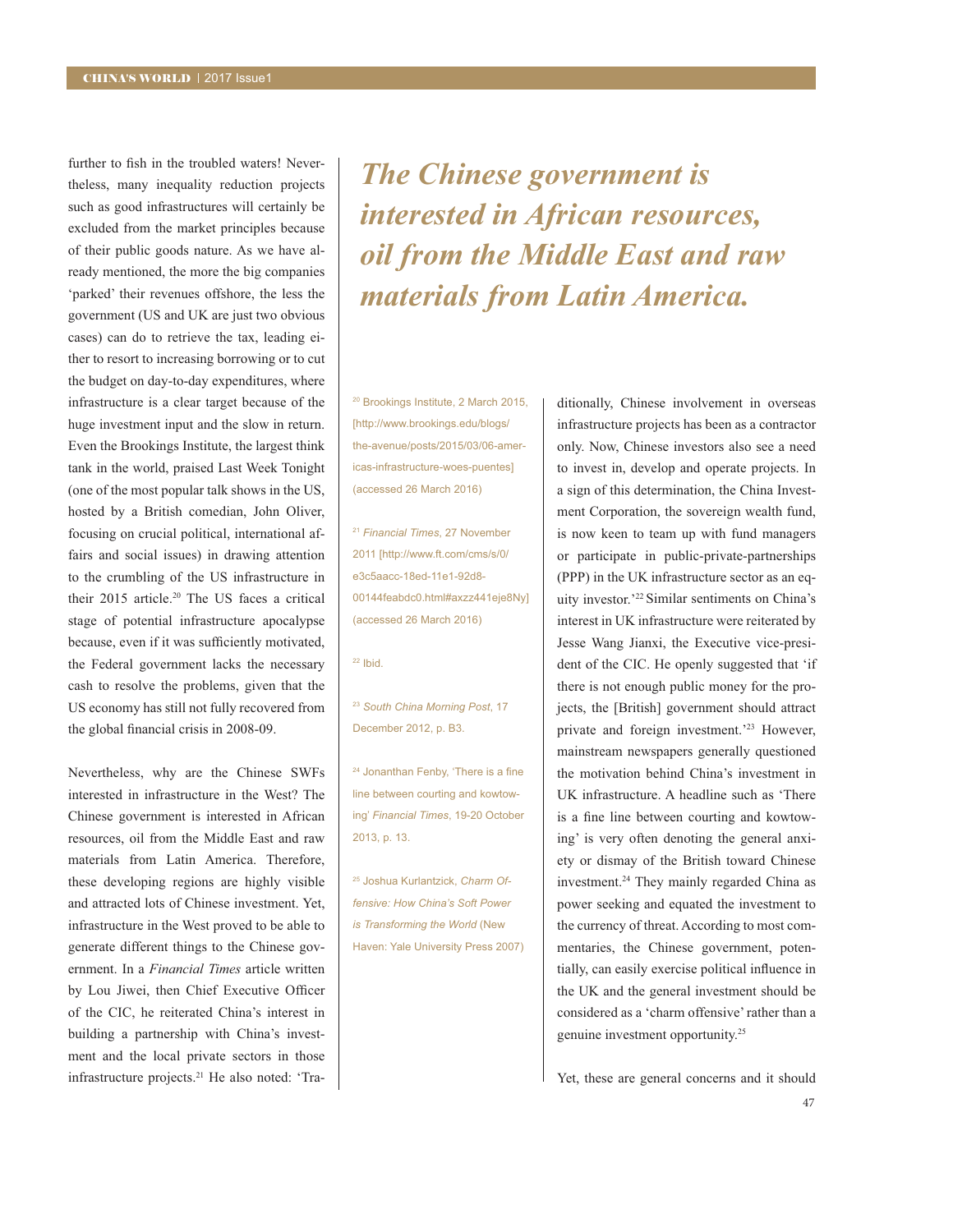

Simply put, the investment project in Western infrastructure can allow China to 'learn' from start to finish the complete administration and running of an infrastructure project---the software of managerial knowhow that China has been urging for so many years without much progress. Finally, after Xi Jinping's four-day visit to the UK in October 2015, China ended up investing around £30 billion in different UK infrastructure and signature projects, such as the Hinkley Point nuclear power plant, the electric buses and the London taxis etc. People in the UK gradually realised that China was not only very keen on investing in various in frastructural developments, but was also very eager to understand the overall operation, run-

> ning and management of those projects.

> As we have mentioned earlier, the West (more narrowly referring to the US and the UK in our current discussion) suf-

be the job of the mass media to raise such potential concerns. But, the alarming scenarios of one day China being able to exercise political influence and threaten the UK government due to having lots of stakes in the UK infrastructure may be too cynical without clear examination of the reasons behind CIC's investment in UK infrastructure. To start with, CIC investing in infrastructure of the West in general and the UK in particular did help provide a stable and sustainable stream of income because of the long-term return of those projects. Second, the more conservative investment in the infrastructural sector could also be due to the lessons learnt from its huge losses of investment in those financial sectors, such as the 2007 investment in Blackstone in the US. From the CIC's points of view, thirdly, the infrastructure collaboration between the Chinese government and the UK allows China to be involved in four critical aspects: investment, development, operation and contracting of an infrastructure project. Previously China could normally be involved only in the final function as contractor.

*The alarming scenarios of one day China being able to exercise political influence and threaten the UK government due to having lots of stakes in the UK infrastructure may be too cynical without clear examination of the reasons behind CIC's investment in UK infrastructure.* 

> fered hugely from the global financial down turn. The financial and the banking sectors faced the immediate challenge, and we have already witnessed the closing down, mergers and bailing out of those investment banks, in surance companies and many financial firms. But, the aftermath effects of those substantial austerity measures ended up affecting mostly the salaried workers. The facilitation of a reliable and good infrastructure is exactly what the general public needs in order to get their daily life back on track. Yet, the provision of infrastructure is not the priority from the gov-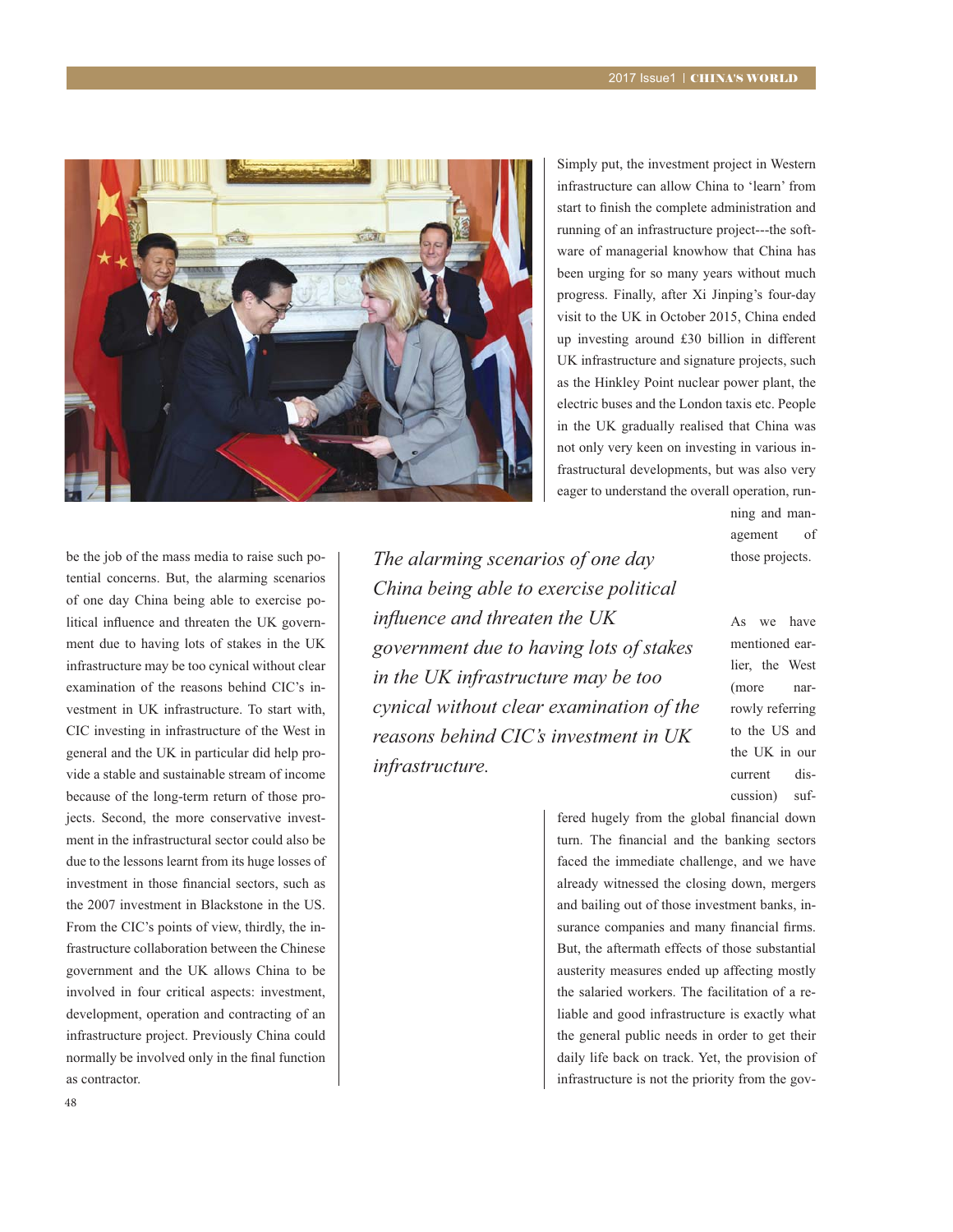

Investing in western infrastructure is strategically important to China.

ernment's point of view because the more urgent need is for investment to be channelled towards the economic sectors that can turn around quickly. Infrastructure, however, is by definition a long term investment. It will take years if not decades before investment in infrastructure can generate income and return. Yet, from the perspective of global inequality, good and efficient infrastructure can genuinely help the needy because they are the ones who rely on infrastructure regularly, such as the public transport system. In a word, with good infrastructure, they can get back to their own life most easily and to meet other day-to-day needs. The investment in infrastructure from Chinese SWFs therefore helps fulfil the equality requirement.

From knowhow and practical reasons, we have already demonstrated earlier that investing in western infrastructure is strategically important to China. Helping the developed world or the West to overcome difficulties, as far as China's foreign policy is concerned, has been part of the strategic measures deriving from Deng Xiaoping, the late paramount leader's, theory. Deng transformed China through his economic reforms after 1978, the open door policies and the successful experiments of the special economic zones (SEZs), which remarkably transformed China's economic <sup>26</sup> Deng Xiaoping Wenxuan, Vol. 3 (Beijing: Renminchubanshe 1993), p. 32.

<sup>27</sup> Time [http://content.time.com/time/ specials/packages/article/0,28804, 1877351 1877350 1877333,00. html] (accessed 27 March 2016)

landscape. Yet, in a speech on 8 July 1983 about how to make use of western knowledge and how to accelerate the open door policy, he reiterated that in order to open up further, China should seize the opportunity when the West were in financial or economic trouble. China should cooperate with them in order to improve and accelerate Chinese technological development.<sup>26</sup> Judging by the CIC's interest in the infrastructure in the UK and the West in general, there appears to be some consistency with Deng's economic theory.

In addition to the practical needs and foreign policy legacy of China, the current investment in the infrastructure in the UK and the West increasingly opens up further economic space for more favourable views of China to be generated. The aforementioned discussion has already indicated that tax havens are very often linked with the Chinese super rich. China needs some leverage in order to offset such image liabilities. Moreover, after the 2008-09 financial crisis, *Time* magazine came up with a list of 25 people to be blamed for the crisis. Wen Jiabao, China's Premier (2003-2013), as proxy of China, was blamed for providing cheap credit to the US due to its holding of more than US\$1.7 trillion dollar-denominated debt.<sup>27</sup> Nevertheless, the logic of blaming China is not overwhelmingly convincing be-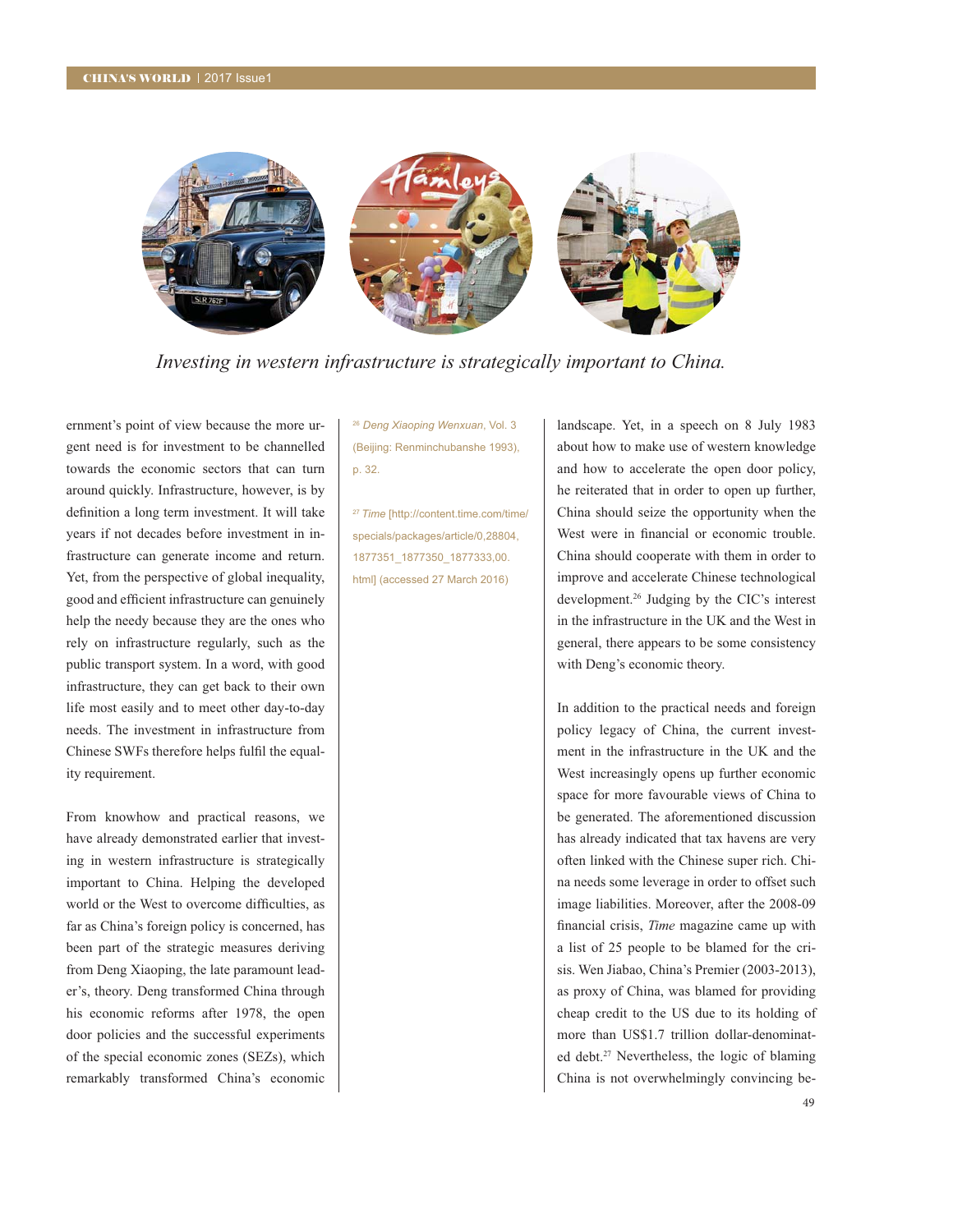

Deng Xiaoping with US President Jimmy Carter in 1979.

cause had it not been China, there could have been some other countries lining up to meet the binge consumption needs of the US. Yet, investment in infrastructure in the UK/US in order to buy back some good opinions is not remotely unrelated.

China's SWFs are relatively new to the world. CIC has less than 10 years of history. The world is not entirely ready to fully accept China's investment arms through the SWFs. Yet, other more successful SWFs, for instance Singapore's government investment corporation